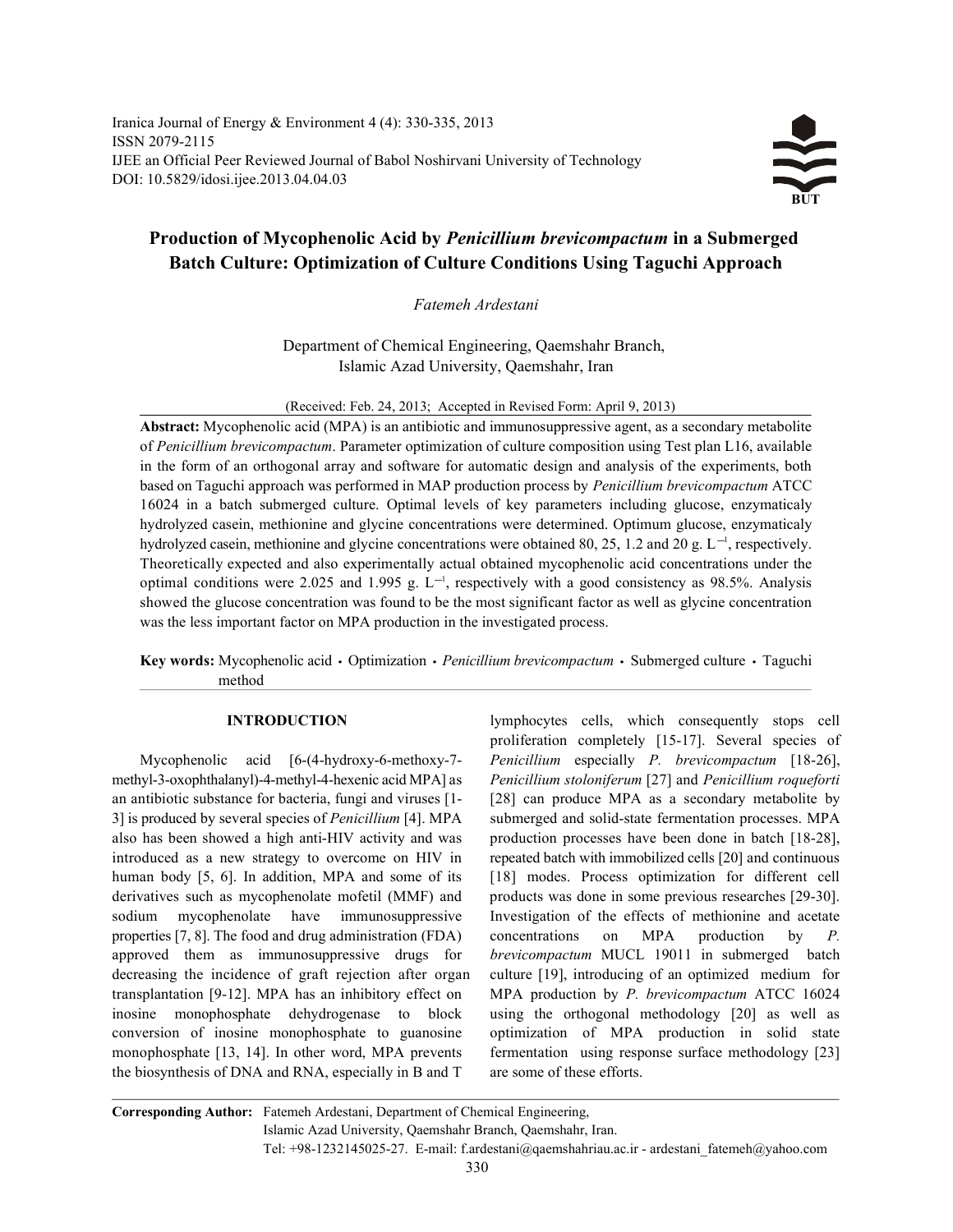*Penicillium brevicompactum* ATCC 16024 culture software for automatic design and analysis of Taguchi composition to reach the maximum MPA production in experiments was used to identification of the individual batch submerged culture. influence of each factor, determination of the optimum

### **MATERIALS AND METHODS** optimum condition.

*brevicompactum* that produces mycophenolic acid was employed in present study. A stock culture of *P. brevicompactum* ATCC 16024 was prepared as slants containing potato dextrose agar (PDA) at pH 6.5, sterilized at 120 °C for 15 min and incubated at 27 °C for one week, then, stored at  $4^{\circ}$ C [18].

Spore suspension was used as inoculum. For inoculum preparation, spores were transferred to PDA petri plates and incubated at 27 °C for 3 days. Then, spores were shaved and extracted with a sterile loop under aseptic conditions and dispersed in distilled water. The number of spores in inoculum were counted with a Thoma lam and adjusted to  $10^7$ - $10^8$  spores per mL [18].

The objective of this study is optimization of **Qualitek 4 Software for Experiment Design:** Qualitek 4 conditions and also estimation of performance at the

*Microorganism and Inoculum: Penicillium* describe a large number of experimental situations mainly In Taguchi method, orthogonal arrays are used to to reduce experimental errors and to enhance the efficiency and reproducibility of laboratory experiments [29]. The symbolic design of these arrays represents the numbers of the experimentation, e.g. L16 has 16 trials. In this work, four factors, each one in four different levels were studied (Table 1).

> The layout of the L16 orthogonal arrays used in the present study is presented in Table 2.

> **Medium Preparation:** Using Taguchi approach, 16 shake flasks with defined culture composition were prepared to evaluate the optimization procedures. All of those were contained 5  $g.L^{-1}$  of KH<sub>2</sub>PO<sub>4</sub> and 1  $g.L^{-1}$  of MgSO<sub>4</sub>•7H<sub>2</sub>O.

Table 1: Factors and their levels assigned to different columns

Factor Level

| Serial number | Factor                                      | Level 1 | Level 2 | Level 3 | Level 4 |
|---------------|---------------------------------------------|---------|---------|---------|---------|
|               | Glucose Concentration $(g.L^{-1})$          | 60      | 80      | 100     | 120     |
|               | Enzymaticaly Hydrolyzed Casein $(g.L^{-1})$ | 10      |         | 20      |         |
|               | Methionine Concentration $(g.L^{-1})$       |         | 0.4     | 0.8     |         |
| 4             | Glycine Concentration $(g.L^{-1})$          |         | 10      |         | 20      |

### Table 2: The layout of the L16 orthogonal arrays designed using Taguchi method

| Run Number | Glucose Concentration | Enzymaticaly Hydrolyzed casein | Methionine Concentration | Glycine Concentration |  |
|------------|-----------------------|--------------------------------|--------------------------|-----------------------|--|
|            |                       |                                |                          |                       |  |
|            |                       |                                |                          |                       |  |
|            |                       |                                |                          |                       |  |
|            |                       |                                |                          |                       |  |
|            |                       |                                |                          |                       |  |
|            |                       |                                |                          |                       |  |
|            |                       |                                |                          |                       |  |
|            |                       |                                |                          |                       |  |
| 9          |                       |                                |                          |                       |  |
| 10         |                       |                                |                          |                       |  |
|            |                       |                                |                          |                       |  |
| 12         |                       |                                |                          |                       |  |
| 13         |                       |                                |                          |                       |  |
| 14         |                       |                                |                          |                       |  |
| 15         |                       |                                |                          |                       |  |
| 16         |                       |                                |                          |                       |  |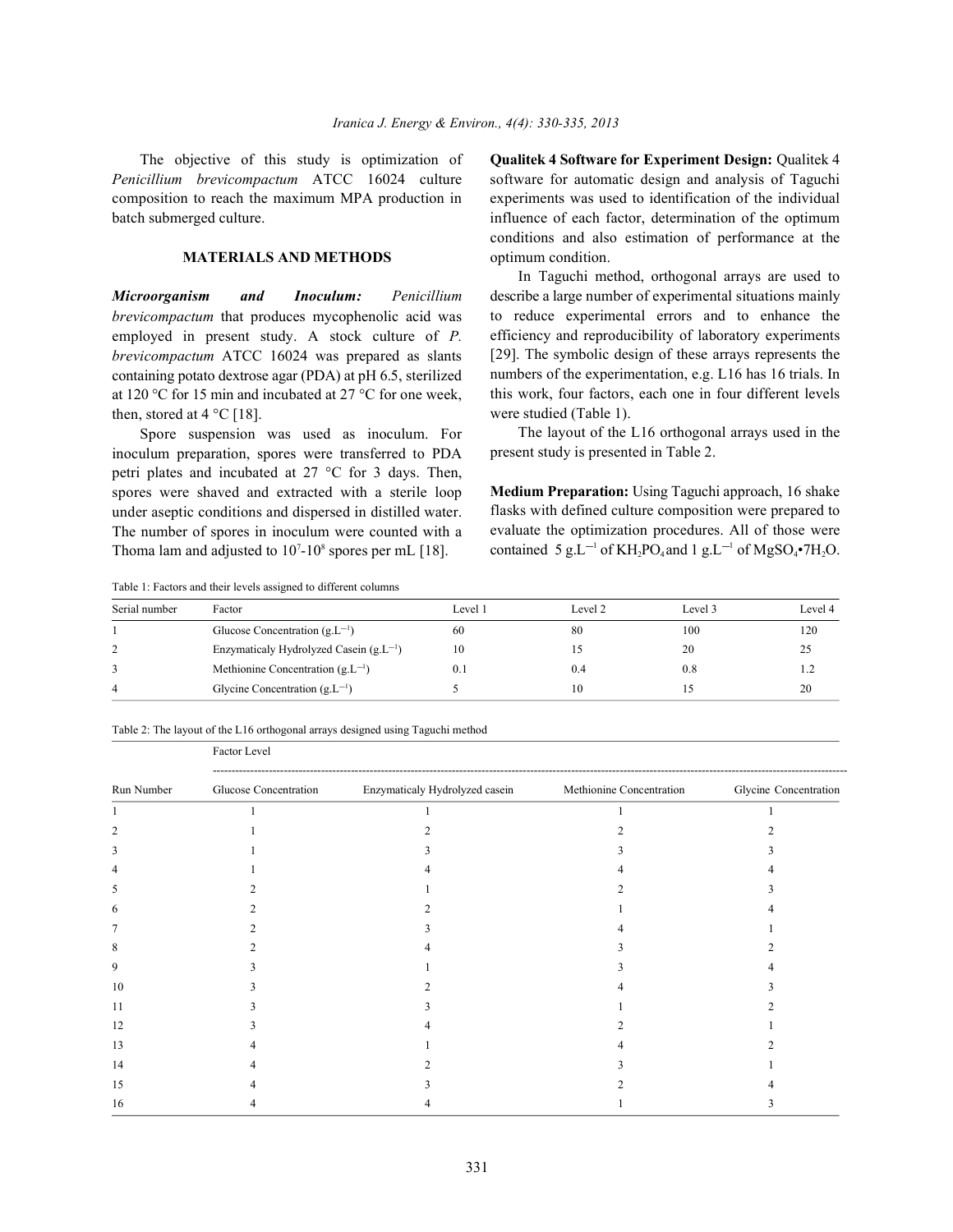Also,  $1 \text{ mL}$ ,  $L^{-1}$  of trace elements mixture, which included **RESULTS AND DISCUSSIONS**  $(g.L^{-1})$ : FeSO<sub>4</sub>•7H<sub>2</sub>O, 2.2; CuSO<sub>4</sub>•5H<sub>2</sub>O, 0.3; ZnSO<sub>4</sub>•7H<sub>2</sub>O, 2.4; MnSO<sub>4</sub><sup>•</sup>4H<sub>2</sub>O, 0.16 and KMoO<sub>4</sub>, 0.2 was added to each **MPA Production in Batch Fermentation:** MPA shake flask [20]. The glucose (GLU), enzymaticaly production results are presented in Table. 3. MPA hydrolyzed casein (CHE), methionine (MET) and glycine concentration was varied from the lowest amount 1.22 g. (GLY) concentrations were different in each shake flask  $L^{-1}$  for trial number 14 to the highest value 1.893 g.  $L^{-1}$  at orthogonal array. glucose, enzymaticaly hydrolyzed casein, methionine and

at 121 °C for 15 min. Glycine and methionine solutions as µm filter (Millipore, USA). For all shake flasks, the medium and glycine, respectively. pH was adjusted to 6.0 before autoclaving using a 2N HCl or NaOH solution. Then, to prepare final medium, all sterile components were transferred to a proper sterile vessel and mixed together, under aseptic conditions.

**Fermentation Process:** A 50 mL liquid medium was used in 250 mL shake flasks. A rotary shaker incubator (JAHL-JSH 20LUR, Iran) was used for this reason. After inoculation with 0.5 mL of the spore suspension  $({}_{5}\times10^{7}$ cell per mL) under aseptic conditions, shake flasks were incubated at 27 °C for 300 h [18].

**Analytical Procedures:** Mycophenolic acid concentration was assayed by high performance liquid chromatography (HPLC) method as mentioned in the previous work [20]. HPLC grade MPA (Biochemica, Germany) was used as standard for analysis. The stock solution of MPA and working standard solutions were prepared as mentioned before [20]. MPA measurement experiments were repeated twice.

based on experiment design proposed by Taguchi trial number 7. At trial number 7, the concentrations of All medium components were autoclaved separately glycine were in levels 2, 3, 4 and 1, respectively. In the well as the trace elements mixture were sterilized by a 0.2 for glucose, enzymaticaly hydrolyzed casein, methionine other word the concentrations were 80, 20, 1.2 and 5 g.  $L^{-1}$ 

| Table 3: The obtained results of MPA production in batch fermentation by |
|--------------------------------------------------------------------------|
| Penicillium brevicompactum                                               |

|                | MPA Concentration (g/L) | ------------------ |
|----------------|-------------------------|--------------------|
| Run Number     | Repeat 1                | Repeat 2           |
| $\mathbf{1}$   | 1.390                   | 1.388              |
| $\overline{2}$ | 1.421                   | 1.420              |
| 3              | 1.647                   | 1.645              |
| $\overline{4}$ | 1.879                   | 1.871              |
| 5              | 1.439                   | 1.430              |
| 6              | 1.669                   | 1.671              |
| 7              | 1.890                   | 1.893              |
| 8              | 1.853                   | 1.846              |
| 9              | 1.267                   | 1.259              |
| 10             | 1.329                   | 1.327              |
| 11             | 1.410                   | 1.410              |
| 12             | 1.390                   | 1.387              |
| 13             | 1.329                   | 1.326              |
| 14             | 1.224                   | 1.220              |
| 15             | 1.289                   | 1.288              |
| 16             | 1.297                   | 1.299              |

Table 4: The main effects of each factor in optimization process of MPA production by *Penicillium brevicompactum*

| Serial Number | Factor                                      | I evel | Level 2 | evel 3 | Level 4 | $L2-L1$  |
|---------------|---------------------------------------------|--------|---------|--------|---------|----------|
|               | Glucose Concentration $(g.L^{-1})$          | 3.922  | 4.616   | 2.581  | 2.114   | 0.693    |
| ∸             | Enzymaticaly Hydrolyzed Casein $(g.L^{-1})$ | 2.619  | 2.927   | 3.709  | 3.979   | 0.307    |
|               | Methionine Concentration $(gL-1)$           | 3.139  | 2.755   | 3.359  | 3.980   | $-0.384$ |
| 4             | Glycine Concentration $(gL-1)$              | 3.245  | 3.458   | 3.047  | 3.482   | 0.213    |

| Table 5: The interactions of different factors in optimization process of MPA production by <i>Penicillium brevicompactum</i> |  |  |  |  |
|-------------------------------------------------------------------------------------------------------------------------------|--|--|--|--|
|-------------------------------------------------------------------------------------------------------------------------------|--|--|--|--|

| Serial Number | Factors   | Columns | SI(%) | Col | Opt     |
|---------------|-----------|---------|-------|-----|---------|
|               | CHE*GLY   | $2*4$   | 22.4  |     | $[3,1]$ |
| C<br>∠        | CHE*MET   | $2*3$   | 22.2  |     | [3,4]   |
| 3             | GLU*MET   | $1*3$   | 19.96 |     | $[2,4]$ |
| 4             | GLU*CHE   | $1*2$   | 14.83 |     | $[2,3]$ |
| 5             | $GLU*GLY$ | $1*4$   | 5.13  |     | $[2,1]$ |
| 6             | MET*GLY   | $3*4$   | 0.89  |     | [4,1]   |

<sup>a</sup> Columns—represent the column locations to which the interacting factors are assigned.

 $b$  SI—interaction severity index (100% for 90<sup>2</sup> angle between the lines, 0% for parallel lines).

<sup>c</sup> Col—shows column that should be reserved if this interaction effect were to be studied (2-L factors only).

 $d$  Opt—indicates the factor levels desirable for the optimum conditions (based strictly on the first two levels). If an interaction is included in the study and found significant (in ANOVA), the indicated levels must replace the factor levels identified for the optimum condition without considerations of any interaction effects.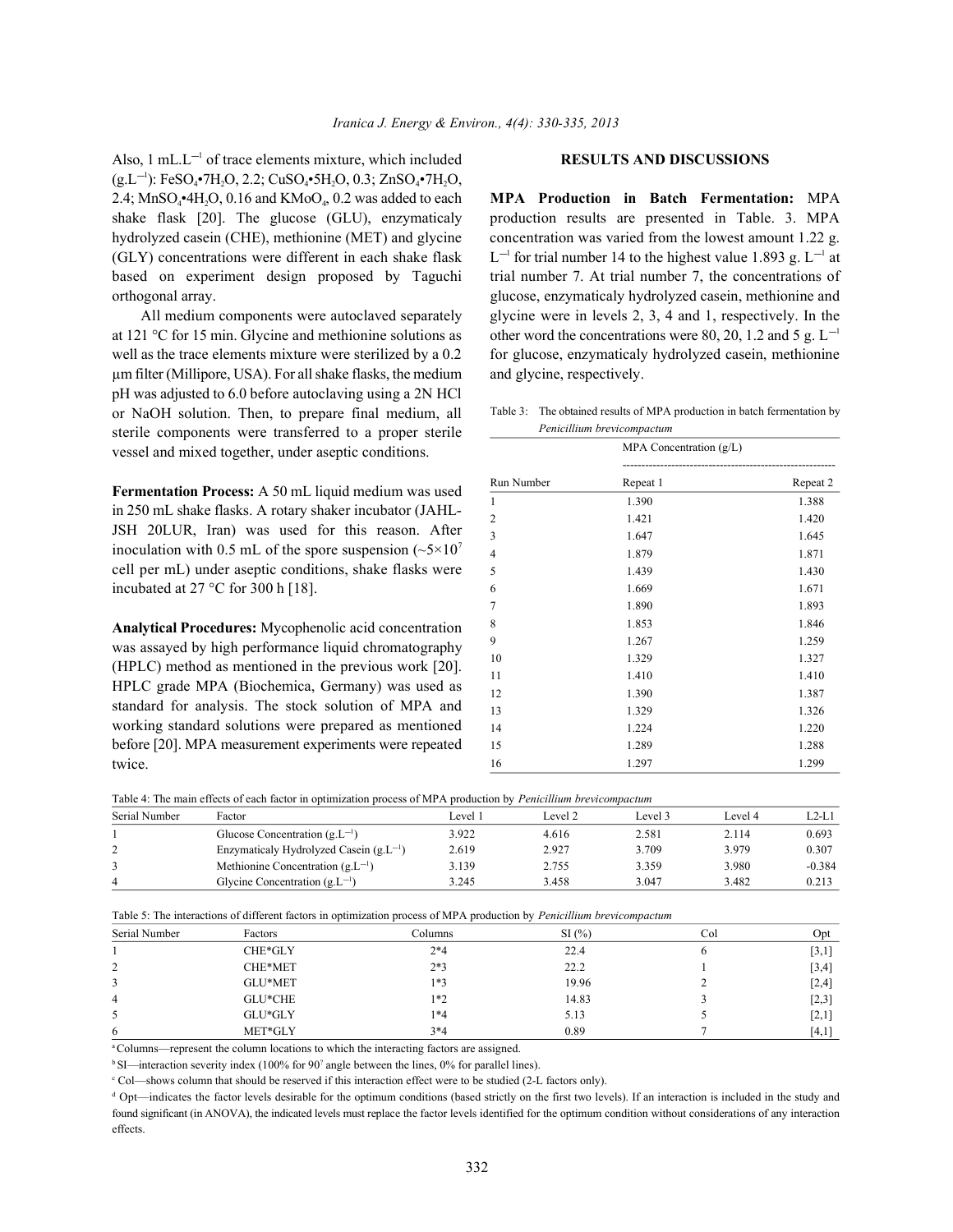| Table 6: Proposed optimum conditions to achieve the maximum MPA production |                                             |                   |       |              |  |  |  |
|----------------------------------------------------------------------------|---------------------------------------------|-------------------|-------|--------------|--|--|--|
| Serial Number                                                              | Factor                                      | Level Description | Level | Contribution |  |  |  |
|                                                                            | Glucose Concentration $(g.L^{-1})$          | 80                |       | 1.307        |  |  |  |
|                                                                            | Enzymaticaly Hydrolyzed Casein $(g.L^{-1})$ |                   |       | 0.670        |  |  |  |
|                                                                            | Methionine Concentration $(g.L^{-1})$       |                   |       | 0.671        |  |  |  |
| $\overline{4}$                                                             | Glycine Concentration $(g.L^{-1})$          | 20                |       | 0.174        |  |  |  |

*Iranica J. Energy & Environ., 4(4): 330-335, 2013*

Table 7: ANOVA table in optimization process of MPA production by *Penicillium brevicompactum*

| Serial Number  | Factor                                  | DOF (f) | Sums of Squares (S) | Variance (V) | $F$ -Ratio (F) | Pure Sum $(S')$ | Percent $P(\% )$ |
|----------------|-----------------------------------------|---------|---------------------|--------------|----------------|-----------------|------------------|
|                | Glucose Concentration $(g.L^{-1})$      |         | 15.67               | 5.223        | 62.57          | 15.419          | 62.854           |
|                | Enzymaticaly Hydrolyzed Casein $(gL-1)$ |         | 5.105               | 1.701        | 20.384         | 4.854           | 19.778           |
|                | Methionine Concentration $(gL-1)$       |         | 2.925               | 0.975        | 11.679         | 2.674           | 10.902           |
| $\overline{4}$ | Glycine Concentration $(g.L^{-1})$      |         | 0.581               | 0.193        | 2.322          | 0.331           | 1.349            |
|                | Other/Error                             |         | 0.25                | 0.083        |                |                 | 5.107            |
|                | Total                                   | 15      | 24.532              |              |                |                 | 100%             |

**Analysis of the Results:** Table 4 presented the condition for MPA production. The contribution of each average affects of each factor and interactions at the factor to reaching this product yield is presented in the designed levels on MPA production. The difference mentioned table too. The results showed glucose between the average value of each factor at level 2 and concentration had a significant contribution and glycine 1 indexed the relative influence of the affect. The larger concentration played the least role in MPA production in difference was indicated the higher influence. The sign of the investigated process. the difference value indicates whether the change from The percentage contribution of each factor is shown level 1 to level 2 or 3 increased (+) or decreased (-) the in the last column of ANOVA table (Table. 7). As can see result (Table 4). in the table, glucose concentration was the most influence

highest influence to that of other factors and the least and a considerable higher level in comparison with other contribution was noticed with methionine concentration factors. While, sum of the contribution of other three with the assigned levels. The interactions of different factors (enzymaticaly hydrolyzed casein, methionine and factors were presented in Table 5. The highest severity glycine concentrations) was only about 32%. Glycine index percentage was showed for glycine as well as concentration showed negligible influence as 1.349%. The methionine concentration (the most little important analysis showed that the expected result for MPA factors) versus enzymaticaly hydrolyzed casein concentration under optimal conditions was 2.025 g.  $L^{-1}$ . concentration as 22.4 and 22.2%, respectively. This At the next step, MPA production under the proposed parameter for methionine and enzymaticaly hydrolyzed optimum conditions was performed experimentally in a casein concentration versus glucose concentration (the batch submerged culture of *Penicillium brevicompactum*. most impact factor) was evaluated 19.96 and 14.83%, An acceptable consistency of 98.5% was observed respectively. The severity index percentage for glycine between the theoretical suggested MPA concentration concentration (the least influence factor) versus glucose and its actually obtained amount in optimum conditions. concentration (the highest influence factor) was only 5.13%. Also, the least severity index percentage was **CONCLUSION** obtained for glycine concentration versus methionine concentration (two the less important factors) as 0.89%. Four effective factors each one in four different These results suggest that in optimizing MPA production levels were identified in the MPA production by process parameters, the influence of one factor on MPA *Penicillium brevicompactum* ATCC 16024 to achieve its production was dependent on the condition of the other maximum product yield. Based on the analysis, glucose factors. Proposed optimum conditions to achieve the concentration was found to be the most significant factor highest MPA production are given in Table 6. Based on on MPA production in the investigated process. Glycine the results, optimum conditions for the glucose concentration was the less important factor in MPA concentration was its level 2 (80 g.  $L^{-1}$ ). Other three production. The optimum culture composition to achieve factors (enzymaticaly hydrolyzed casein, methionine and maximum MPA yield was determined. Using Taguchi glycine concentrations) must adjust at their level 4 (25, 1.2 methodology for optimizing the yield of MPA production and 20 g.  $L^{-1}$ , respectively) to achieve the optimum was found to be an efficient strategy.

Thus, it can be seen that the glucose showed the factor in MPA production with 62.854% confidence level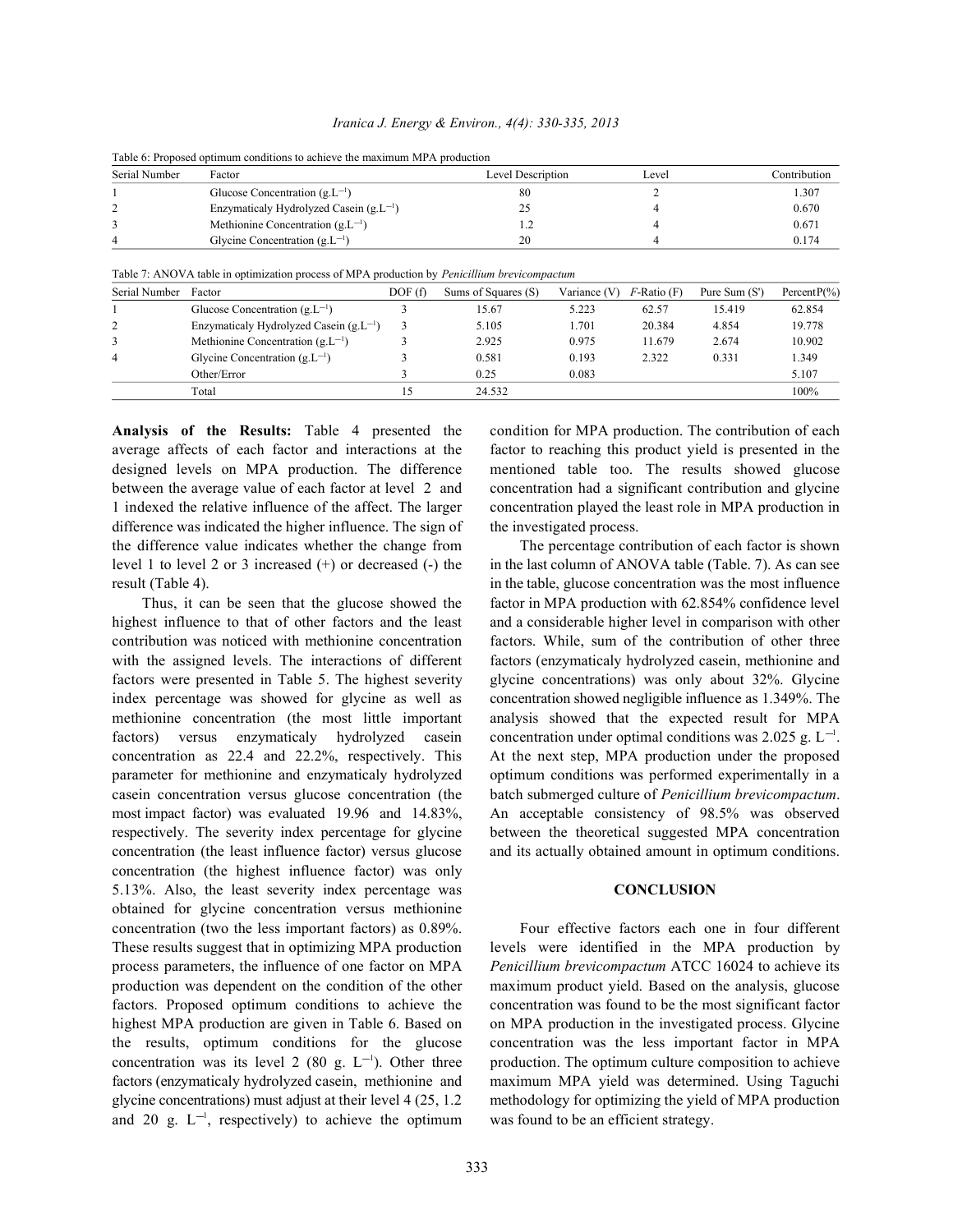The present work was accomplished and financially supported by Isalmic Azad University, Qaemshahr Branch.

### **REFERENCES**

- 1. Robertson, C.M., L.L. Hermann and K.M. Coombs, 2004. Mycophenolic acid inhibits *avian reovirus* replication. Antiviral Research, 64: 55-61.
- 2. Hermann, L.L. and K.M. Coombs, 2004. Inhibition of *reovirus* by mycophenolic acid is associated with the M1 genome segment. Virology, pp: 6171-6179.
- 3. Diamond, M.S., M. Zachariah and E. Harris, 2002. Mycophenolic acid inhibits *dengue virus* infection by preventing replication of viral RNA. Virology, 304: 211-221.
- 4. Vinokurova, N.G., N.E. Ivanushkina, G.A. Kochkina, M.U. Arinbasarov and S.M. Ozerskaya, 2005. Production of mycophenolic acid by fungi of the genus *Penicillium* link. Applied Biochemistry and Microbiology, 41: 83-86.
- 5. Ichimura, H. and J.A. Levy, 1995. Polymerase substrate depletion: a novel strategy for inhibiting the replication of the human immunodeficiency virus. Virology, 211: 554-560.
- 6. Margolis, D., A. Heredia, J. Gaywee, D. Oldach, G. Drusano and R. Redfield, 1999. Abacavir and mycophenolic acid an inhibitor of inosine monophosphate dehydrogenase, have profound and synergistic anti-HIV activity. Journal of Acquired Immune Deficiency Syndromes, 21: 362.
- 7. Allison, A.C. and E.M. Eugui, 1993. The design and development of an immunosuppressive drug mycophenolate mofetil. Springer Semin Immunopathol, 14: 353-380.
- 8. Platz, K.P., H.W. Sollinger, D.A. Hullett, D.N. Eckhoff, E.M. Eugui and A.C. Allison, 1991. Rs-61443-A new potent immunosuppressive agent. Journal of Transplantation, 51: 27-31.
- 9. Mele, T.S. and P.F. Halloran, 2000. The use of mycophenolate mofetil in transplant recipients. Immunopharma, 47: 215-245.
- 10. Halloran, P.F., 2004. Immunosuppressive drugs for kidney transplantation. The New England Journal of Medicine, 351: 2715-29.
- 11. Geevasinga, N., L. Wallman and C. Katelaris, 2005. Mycophenolate mofetil: a review of indications and use in a large tertiary hospital. Iranian Journal of Allergy, Asthma and Immunology, 4(4): 159-166.
- **ACKNOWLEDGMENTS** 12. Allison, A.C., 2000. Immunosuppressive drugs: the first 50 yesrs and a glance forward. Immunopharma, 47: 63-83.
	- 13. Sintchak, M.D. and E. Nimmesgern, 2000. The structure of inosine 5-monophosphate dehydrogenase and the design of novel inhibitors. Immunopharma, 47: 163-184.
	- 14. Jonsson, C.A. and H. Carlsten, 2003. Mycophenolic acid inhibits inosine 5 monophosphate dehydrogenase and suppresses immunoglobulin and cytokine production of B cells. International Immunopharmacology, 3: 31-37.
	- 15. Allison, A.C. and E.M. Eugui, 2000. Mycophenolate mofetil and its mechanism of action. Immunopharmacology, 47: 85-118.
	- 16. Wu, J.C., 1994. Mycophenolate mofetil: Molecular mechanisms of action. Drug Dis, 2: 185-204.
	- 17. Allison, A.C. and E.M. Eugui, 1996. Purine metabolism and immunosuppressive effects of mycophenolate mofetil. Clinical Transplantation, 10: 77-84.
	- 18. Ardestani, F., S.S.A. Fatemi, B. Yakhchali, S.M. Hosseyni and G. Najafpour, 2010. Evaluation of mycophenolic acid production by *Penicillium brevicompactum* MUCL 19011 in batch and continuous submerged cultures. Biochemical Engineering, 50: 99-103.
	- 19. F., S.S.A. Fatemi, B. Yakhchali, S.M. Hosseyni and G. Najafpour, 2009. The effects of methionine and acetate concentrations on mycophenolic acid production by *Penicillium bervicompactum* MUCL 19011 in submerged culture. International Journal of Natural and Engineering Sciences, 2(2): 83-86.
	- 20. Xu, Z. and S. Yang, 2007. Production of mycophenolic acid by *Penicillium brevicompactum* immobilized in a rotating fibrous-bed bioreactor. Enzyme and Microbial Technology, 40: 623-628.
	- 21. Bartman, C.D., D.L. Doerfler, B.A. Bird, A.T. Remaley, J.N. Peace and I.M. Campbell, 1981. Mycophenolic acid production by *Penicillium brevicompactum* on solid media. Applied and Environmental Microbiology, pp: 729- 736.
	- 22. Doerfler, D.L., C.D. Bartman and I.M. Campbell, 1979. Mycophenolic acid production by *Penicillium brevicompactum* in two media. Canadian Journal of Microbiology, 25: 940-943.